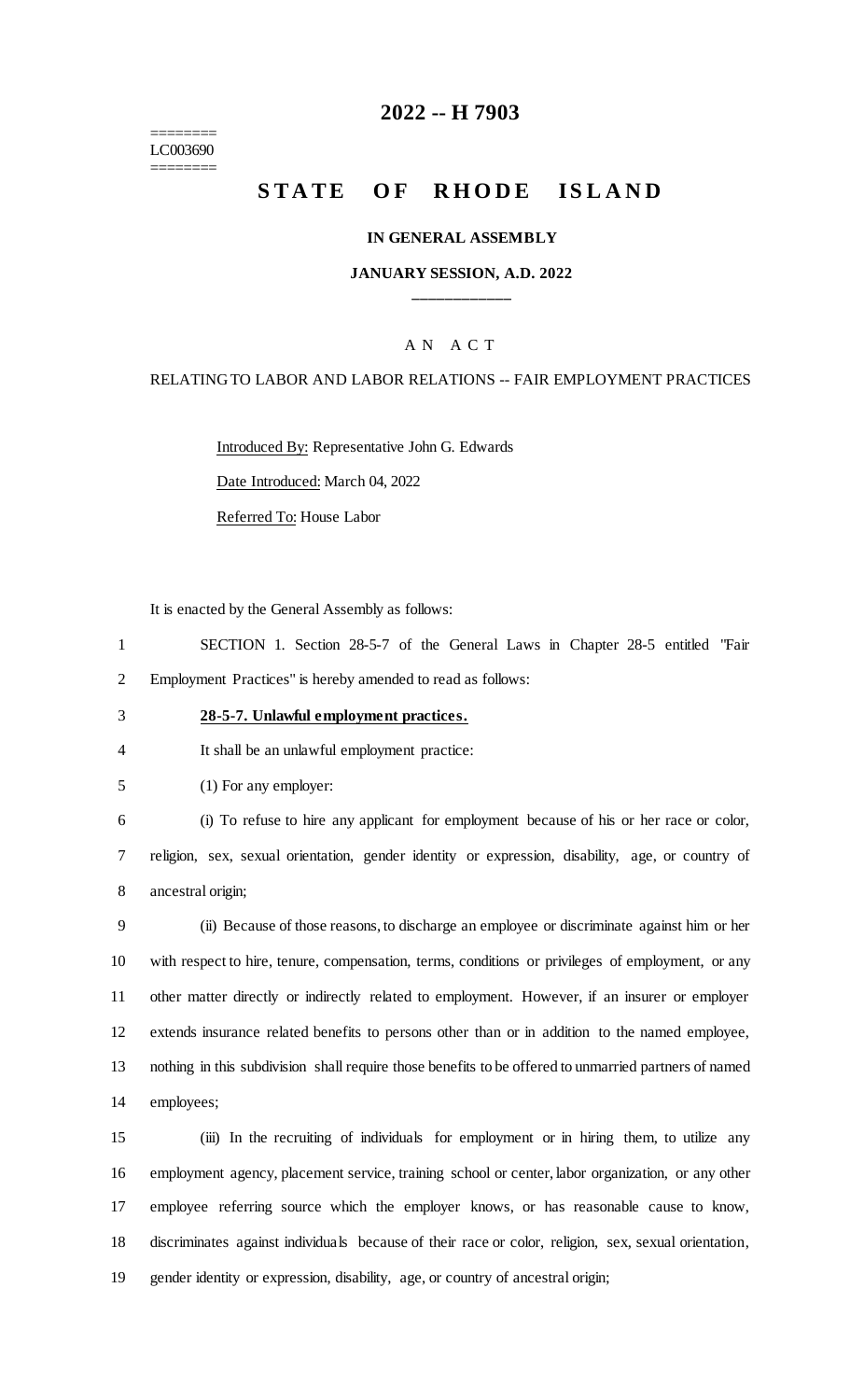(iv) To refuse to reasonably accommodate an employee's or prospective employee's disability unless the employer can demonstrate that the accommodation would pose a hardship on the employer's program, enterprise, or business; or

 (v) When an employee has presented to the employer an internal complaint alleging harassment in the workplace on the basis of race or color, religion, sex, disability, age, sexual orientation, gender identity or expression, or country of ancestral origin, to refuse to disclose in a timely manner in writing to that employee the disposition of the complaint, including a description of any action taken in resolution of the complaint; provided, however, no other personnel information shall be disclosed to the complainant;

 (2)(i) For any employment agency to fail or refuse to properly classify or refer for employment or otherwise discriminate against any individual because of his or her race or color, religion, sex, sexual orientation, gender identity or expression, disability, age, or country of ancestral origin; or

 (ii) For any employment agency, placement service, training school or center, labor organization, or any other employee referring source to comply with an employer's request for the referral of job applicants if the request indicates either directly or indirectly that the employer will not afford full and equal employment opportunities to individuals regardless of their race or color, religion, sex, sexual orientation, gender identity or expression, disability, age, or country of ancestral origin;

(3) For any labor organization:

 (i) To deny full and equal membership rights to any applicant for membership because of his or her race or color, religion, sex, sexual orientation, gender identity or expression, disability, age, or country of ancestral origin;

 (ii) Because of those reasons, to deny a member full and equal membership rights, expel him or her from membership, or otherwise discriminate in any manner against him or her with respect to his or her hire, tenure, compensation, terms, conditions or privileges of employment, or any other matter directly or indirectly related to membership or employment, whether or not authorized or required by the constitution or bylaws of the labor organization or by a collective labor agreement or other contract;

 (iii) To fail or refuse to classify properly or refer for employment, or otherwise to discriminate against any member because of his or her race or color, religion, sex, sexual orientation, gender identity or expression, disability, age, or country of ancestral origin; or

 (iv) To refuse to reasonably accommodate a member's or prospective member's disability unless the labor organization can demonstrate that the accommodation would pose a hardship on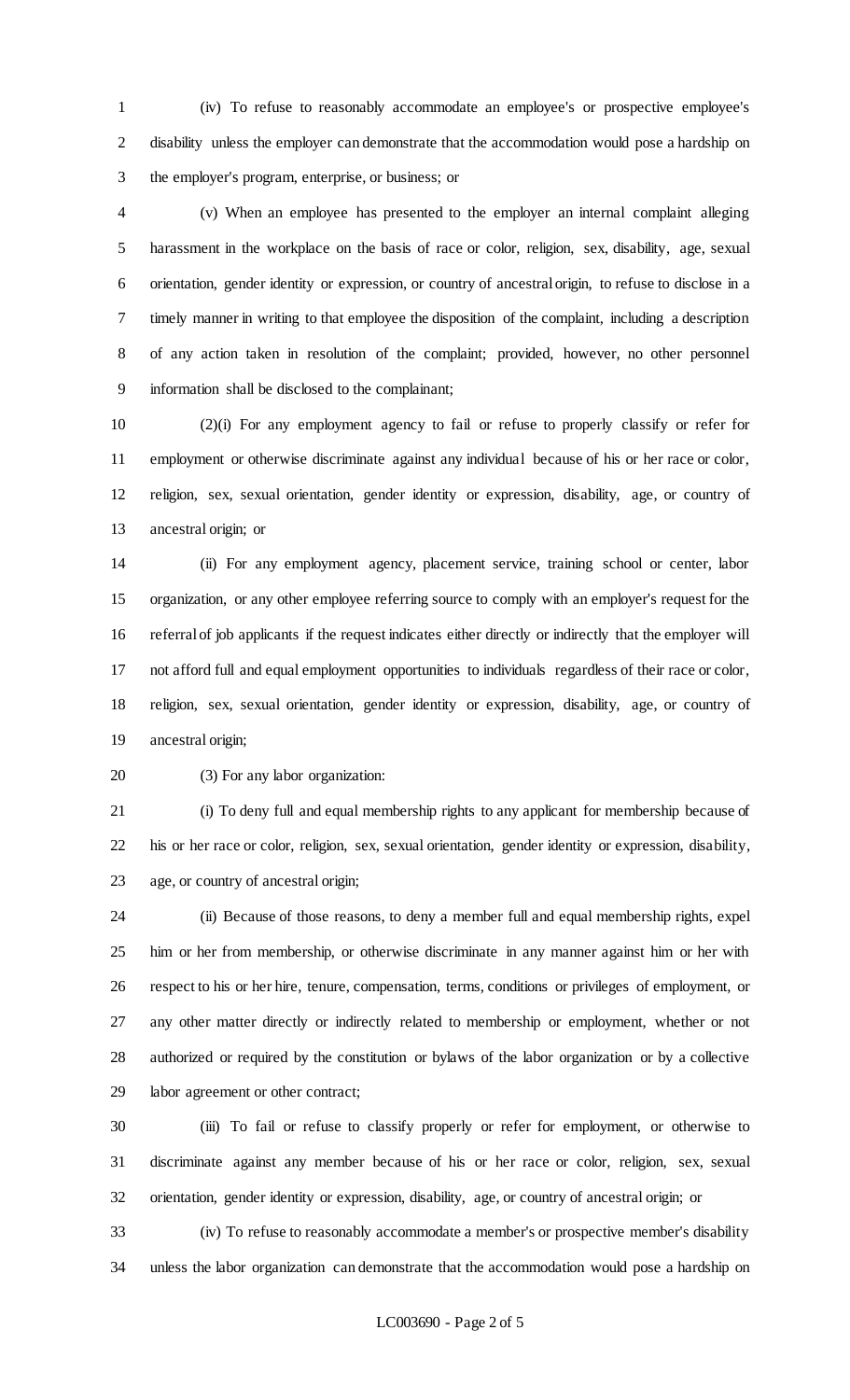the labor organization's program, enterprise, or business;

 (4) Except where based on a bona fide occupational qualification certified by the commission or where necessary to comply with any federal mandated affirmative action programs, for any employer or employment agency, labor organization, placement service, training school or center, or any other employee referring source, prior to employment or admission to membership of any individual, to:

 (i) Elicit or attempt to elicit any information directly or indirectly pertaining to his or her race or color, religion, sex, sexual orientation, gender identity or expression, disability, age, or country of ancestral origin;

 (ii) Make or keep a record of his or her race or color, religion, sex, sexual orientation, gender identity or expression, disability, age, or country of ancestral origin;

 (iii) Use any form of application for employment, or personnel or membership blank containing questions or entries directly or indirectly pertaining to race or color, religion, sex, sexual orientation, gender identity or expression, disability, age, or country of ancestral origin;

 (iv) Print or publish or cause to be printed or published any notice or advertisement relating to employment or membership indicating any preference, limitation, specification, or discrimination based upon race or color, religion, sex, sexual orientation, gender identity or expression, disability, age, or country of ancestral origin; or

 (v) Establish, announce, or follow a policy of denying or limiting, through a quota system or otherwise, employment or membership opportunities of any group because of the race or color, religion, sex, sexual orientation, gender identity or expression, disability, age, or country of ancestral origin of that group;

 (5) For any employer or employment agency, labor organization, placement service, training school or center, or any other employee referring source to discriminate in any manner against any individual because he or she has opposed any practice forbidden by this chapter, or because he or she has made a charge, testified, or assisted in any manner in any investigation, proceeding, or hearing under this chapter;

 (6) For any person, whether or not an employer, employment agency, labor organization, or employee, to directly or indirectly commit any act declared by this section to be an unlawful employment practice, or to aid, abet, incite, compel, or coerce the doing of any act declared by this section to be an unlawful employment practice, or to obstruct or prevent any person from complying with the provisions of this chapter or any order issued pursuant to this chapter, or to attempt directly or indirectly to commit any act declared by this section to be an unlawful employment practice. Any person violating the provisions of this section shall be personally liable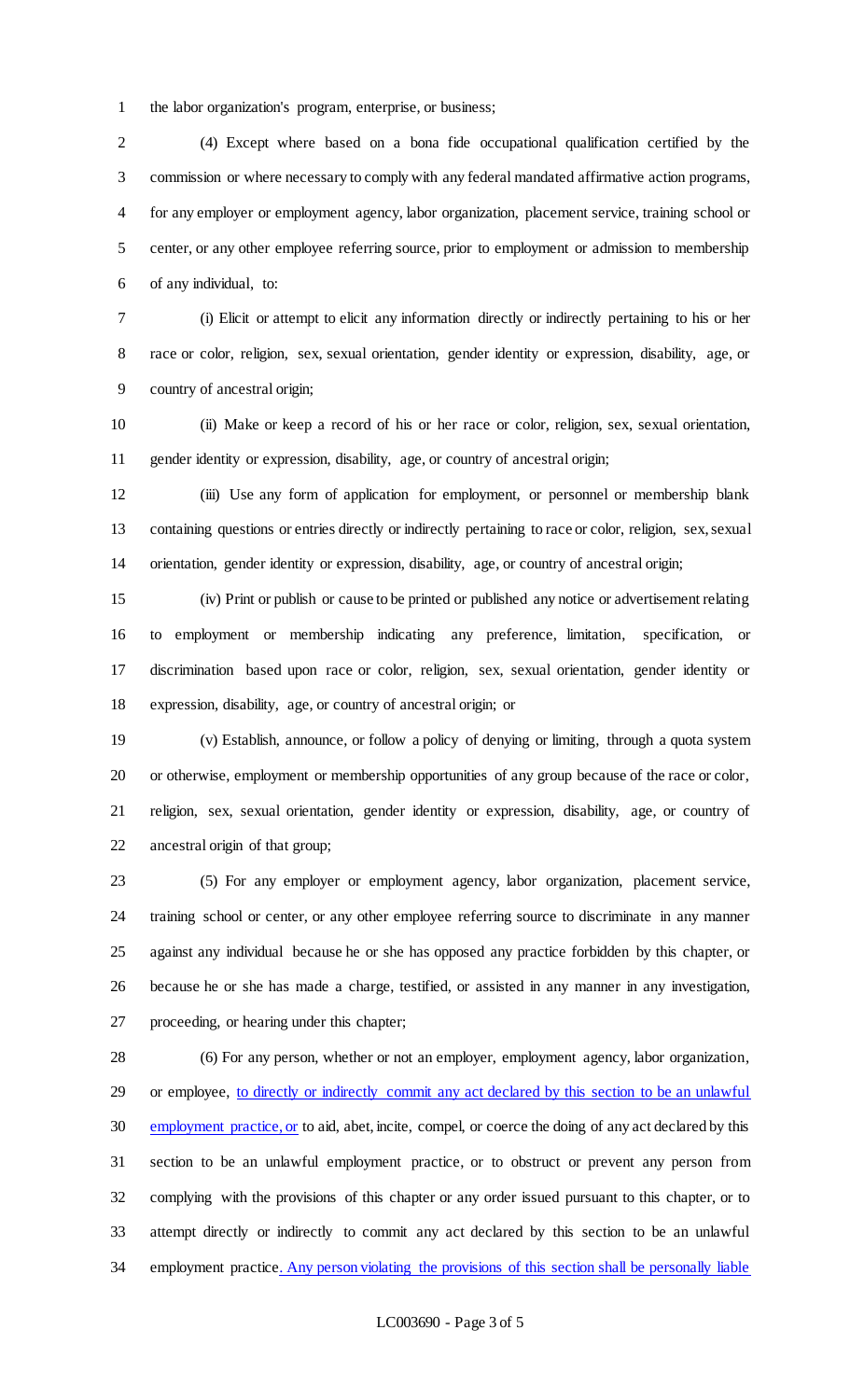#### 1 for all damages to be recoverable in a civil action alleging violation of the section;

 (7) For any employer to include on any application for employment, except applications for law enforcement agency positions or positions related to law enforcement agencies, a question inquiring or to otherwise inquire either orally or in writing whether the applicant has ever been arrested, charged with or convicted of any crime; provided, that:

 (i) If a federal or state law or regulation creates a mandatory or presumptive disqualification from employment based on a person's conviction of one or more specified criminal offenses, an employer may include a question or otherwise inquire whether the applicant has ever been convicted of any of those offenses; or

 (ii) If a standard fidelity bond or an equivalent bond is required for the position for which the applicant is seeking employment and his or her conviction of one or more specified criminal offenses would disqualify the applicant from obtaining such a bond, an employer may include a question or otherwise inquire whether the applicant has ever been convicted of any of those offenses; and

 (iii) Notwithstanding, any employer may ask an applicant for information about his or her criminal convictions at the first interview or thereafter, in accordance with all applicable state and federal laws;

 (8)(i) For any person who, on June 7, 1988, is providing either by direct payment or by making contributions to a fringe benefit fund or insurance program, benefits in violation with §§ 28-5-6, 28-5-7 and 28-5-38, until the expiration of a period of one year from June 7, 1988 or if there is an applicable collective bargaining agreement in effect on June 7, 1988, until the termination of that agreement, in order to come into compliance with §§ 28-5-6, 28-5-7 and 28-5- 38, to reduce the benefits or the compensation provided any employee on June 7, 1988, either directly or by failing to provide sufficient contributions to a fringe benefit fund or insurance program.

 (ii) Where the costs of these benefits on June 7, 1988 are apportioned between employers and employees, the payments or contributions required to comply with §§ 28-5-6, 28-5-7 and 28- 5-38 may be made by employers and employees in the same proportion.

 (iii) Nothing in this section shall prevent the readjustment of benefits or compensation for reasons unrelated to compliance with §§ 28-5-6, 28-5-7 and 28-5-38.

 SECTION 2. This act shall take effect upon passage and shall apply to all pending claims and cases.

#### ======== LC003690 ========